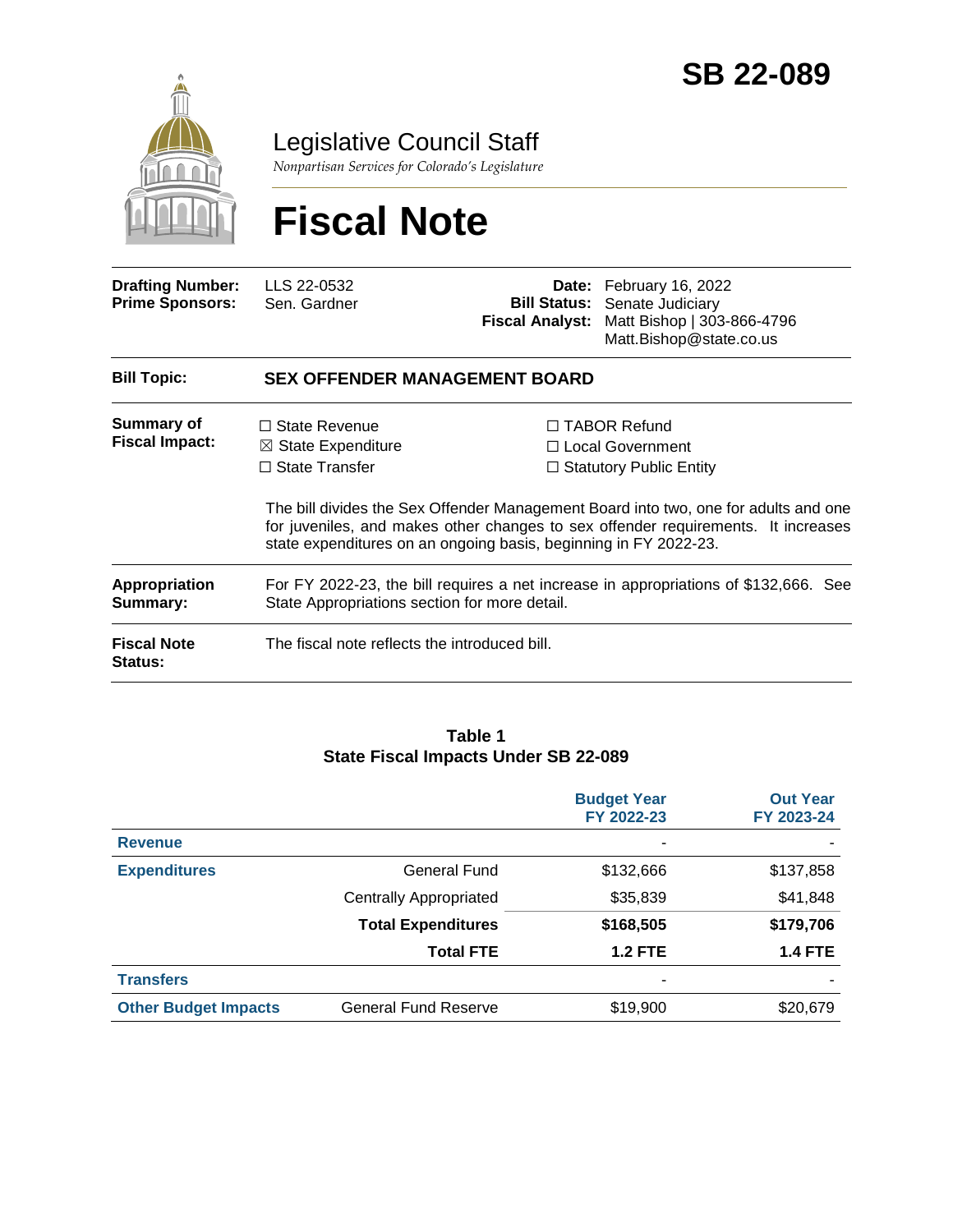Page 2

## February 16, 2022 **SB 22-089**

### **Summary of Legislation**

Under current law, the Sex Offender Management Board in the Department of Public Safety (DPS) sets standards for sex offender treatment and approves sex offender treatment providers, among other duties. The bill divides the board into two boards: one for adult sex offenders and one for juvenile sex offenders. In addition, the bill makes the following changes:

- The Adult Sex Offender Management Board must establish a re-offense research project to collect and analyze sex offense convictions and track correlating re-arrest and re-conviction rates of sex offenders.
- The Department of Corrections (DOC) must identify all inmates who are required to undergo sex offense treatment, are eligible to receive sex offense treatment, and have not been provided with the opportunity to undergo sex offense treatment while incarcerated. The department must provide this data to the Adult Sex Offender Management Board by August 31, 2022, and meet with the board to develop solutions to address offenders' treatment needs. The board must present findings to the Division of Criminal Justice in DPS by January 1, 2023.
- Under current law, a sex offender is given the choice of two treatment providers. The bill allows an adult sex offender access to the list of all treatment providers to choose from, with some restrictions, and directs the Division of Youth Services in the Department of Human Services (DHS) to assign a treatment provider to a juvenile sex offender.
- Prosecutors may permit a sex offender evaluation to be dispensed with if it is only triggered by sexual offense history.
- The bill requires the boards to create a Joint Application Review Subcommittee for the application and review process of treatment providers, evaluators, and polygraph examiners. The boards must maintain a record of any denial or removal from the list of approved treatment providers or other sanctions due to a provider's criminal history.

### **State Expenditures**

The bill increases state expenditures in several departments by \$168,505 in FY 2022-23 and \$179,706 in FY 2023-24 from the General Fund. Expenditures are shown in Table 2 and detailed below.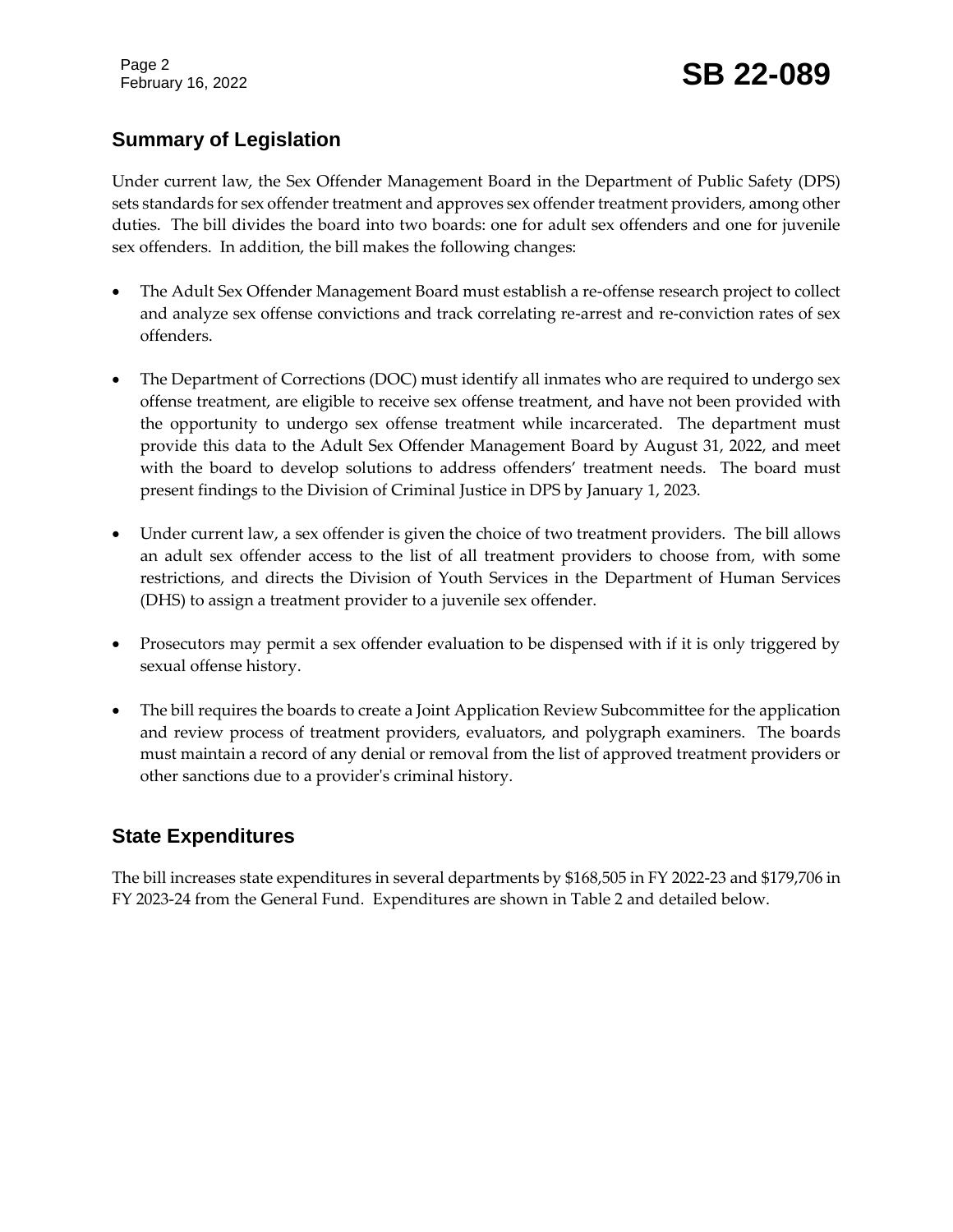### February 16, 2022 **SB 22-089**

| Table 2                             |  |  |  |  |
|-------------------------------------|--|--|--|--|
| <b>Expenditures Under SB 22-089</b> |  |  |  |  |
|                                     |  |  |  |  |

| <b>Cost Components</b>                    |                  | FY 2022-23     | FY 2023-24     |
|-------------------------------------------|------------------|----------------|----------------|
| <b>Department of Public Safety</b>        |                  |                |                |
| <b>Personal Services</b>                  |                  | \$114,402      | \$152,536      |
| <b>Operating Expenses</b>                 |                  | \$2,700        | \$3,375        |
| <b>Capital Outlay Costs</b>               |                  | \$18,600       |                |
| Printing, Training, Implementation Costs  |                  | \$1,667        | \$2,000        |
| <b>Board Expenses</b>                     |                  | \$44,000       | \$52,800       |
| Centrally Appropriated Costs <sup>1</sup> |                  | \$50,967       | \$62,742       |
| FTE - Personal Services                   |                  | 2.0 FTE        | 2.5 FTE        |
| <b>DPS Subtotal</b>                       |                  | \$232,336      | \$273,453      |
| <b>Judicial Department</b>                |                  |                |                |
| <b>Personal Services</b>                  |                  | (\$52,553)     | (\$70,068)     |
| <b>Operating Expenses</b>                 |                  | (\$1,950)      | (\$2,345)      |
| <b>Capital Outlay Costs</b>               |                  | \$5,800        | (\$440)        |
| Centrally Appropriated Costs <sup>1</sup> |                  | (\$15, 128)    | (\$20,894)     |
| FTE - Personal Services                   |                  | $(0.8$ FTE)    | $(1.1$ FTE)    |
| <b>Judicial Subtotal</b>                  |                  | (\$63,831)     | (\$93,747)     |
|                                           | <b>Total</b>     | \$168,505      | \$179,706      |
|                                           | <b>Total FTE</b> | <b>1.2 FTE</b> | <b>1.4 FTE</b> |

<sup>1</sup>*Centrally appropriated costs are not included in the bill's appropriation.*

**Department of Public Safety.** Workload will increase to staff the second board, conduct the re-arrest research project, and fulfill the boards' additional requirements. Based on the costs of staffing the existing board, this requires 2.5 FTE. Standard operating and capital outlay costs are included. Additional operating expenses for the board include printing, training, and travel reimbursement. Board expenses assume that all board meetings have full attendance. To the extent that board members are unable to attend every meeting, some operating expenses will decrease, and any adjustments for future years will be addressed through the annual budget process. For FY 2022-23, costs have been adjusted to reflect the bill's effective date and the General Fund pay date shift.

**Judicial Department.** Starting in FY 2022-23, overall costs within the Judicial Department will decrease as shown in Table 2. First, allowing prosecutors to dispense with sex offender evaluations is expected to decrease workload in the division by 1.6 FTE annually. This results in a net decrease in expenditures. Conversely, workload will increase to participate in re-arrest research, serve on the second board, and maintain a treatment providers. This requires 0.5 FTE in the Division of Probation Services. Standard operating and capital outlay costs are included. For FY 2022-23, costs have been adjusted to reflect the bill's effective date and the General Fund pay date shift.